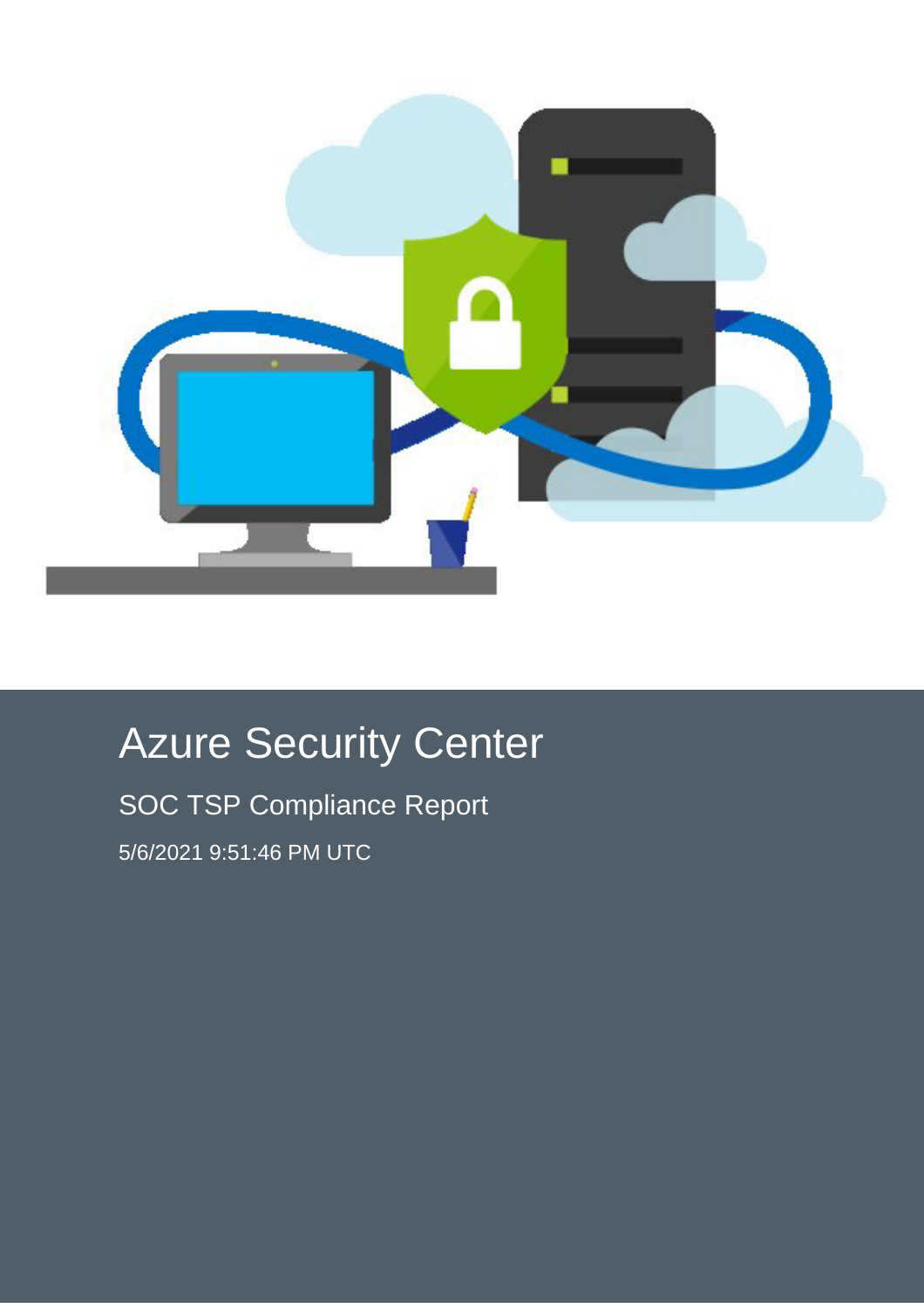# Table of contents

- i. Executive summary
- ii. SOC TSP sections summary
- iii. SOC TSP controls status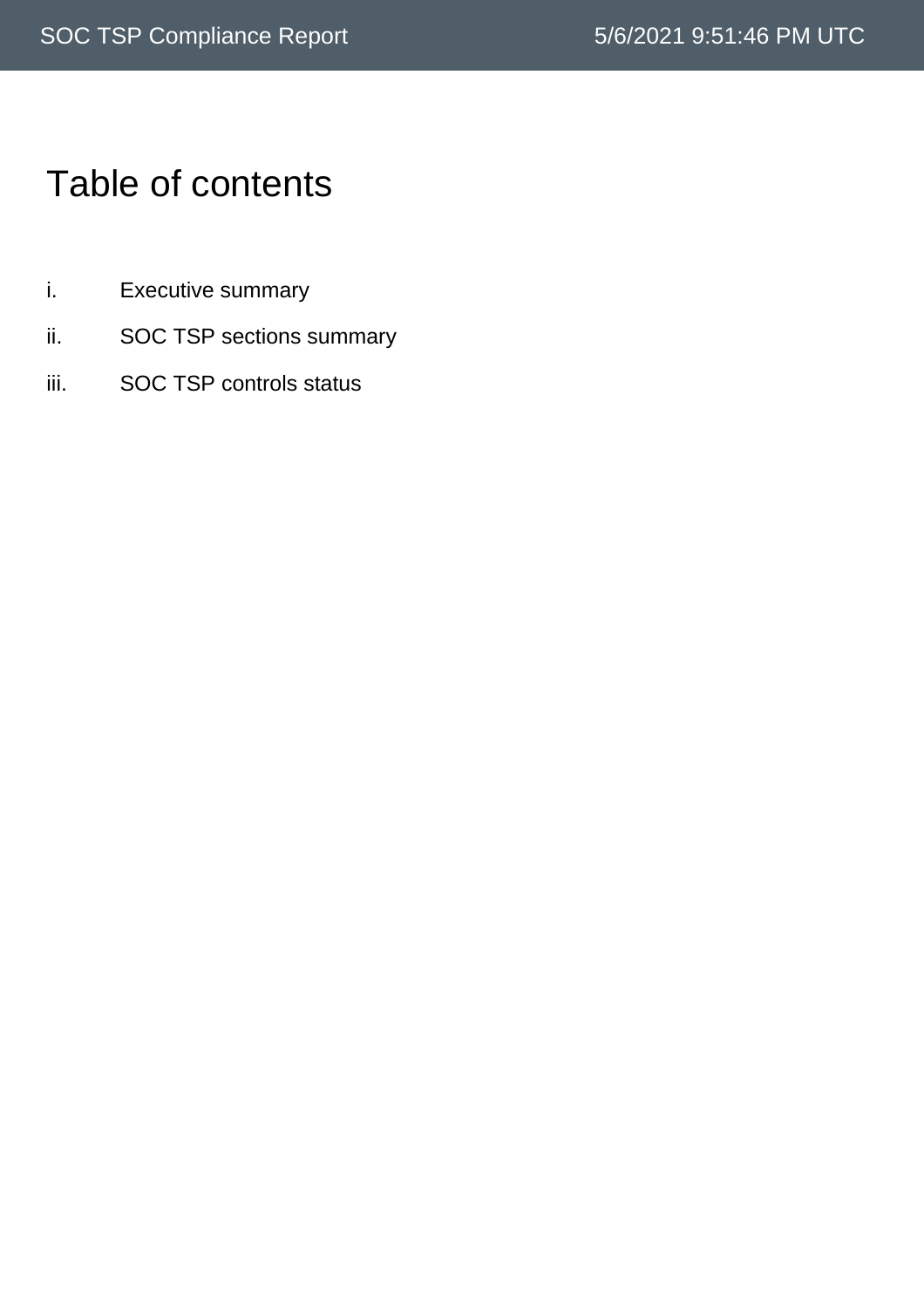### Executive summary

#### **Introduction**

Azure Security Center executes a set of automated assessments on your Azure environment which can help provide evidence relevant to specific controls in a compliance framework or standard. This report summarizes the current status of those assessments on your environment, as they map to the associated controls. This report does not represent a complete compliance report for the standard, nor does it ensure compliance.

### **Compliance with SOC TSP controls**

Your environment is compliant with 13 of 13 supported SOC TSP controls.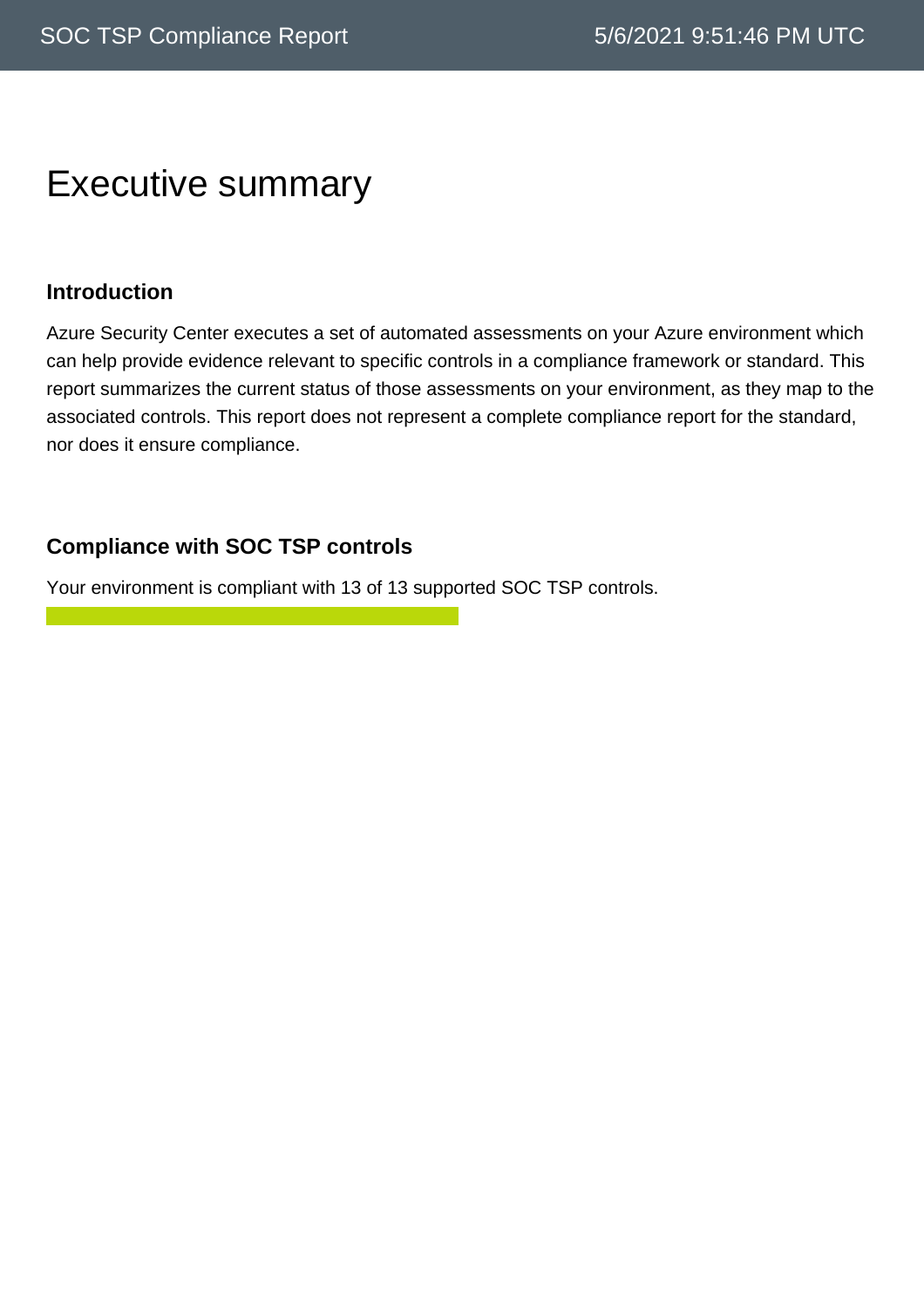# SOC TSP sections summary

The following is a summary status for each of the sections of the SOC TSP. For each section, you will find the overall number of passing and failing controls, based on automated assessments run by Security Center.

A failing control indicates that at least one Security Center assessment associated with this control failed. A passing control indicates that all the Security Center assessments associated with this control passed. Note that status is shown only for supported controls, i.e. controls that have relevant Security Center assessments associated with them.

| Area                                                                      | <b>Failed</b><br>controls | <b>Passed</b><br>controls |  |
|---------------------------------------------------------------------------|---------------------------|---------------------------|--|
| CC5. Common Criteria Related to Logical 0<br>and Physical Access Controls |                           | 7                         |  |
| CC6. Common Criteria Related to System 0<br><b>Operations</b>             |                           | 2                         |  |
| CC7. Common Criteria Related to Change 0<br>Management                    |                           | 1                         |  |
| A1. Additional Criteria for Availability                                  | $\mathbf 0$               |                           |  |
| C1. Additional Criteria for Confidentiality                               | 0                         | 2                         |  |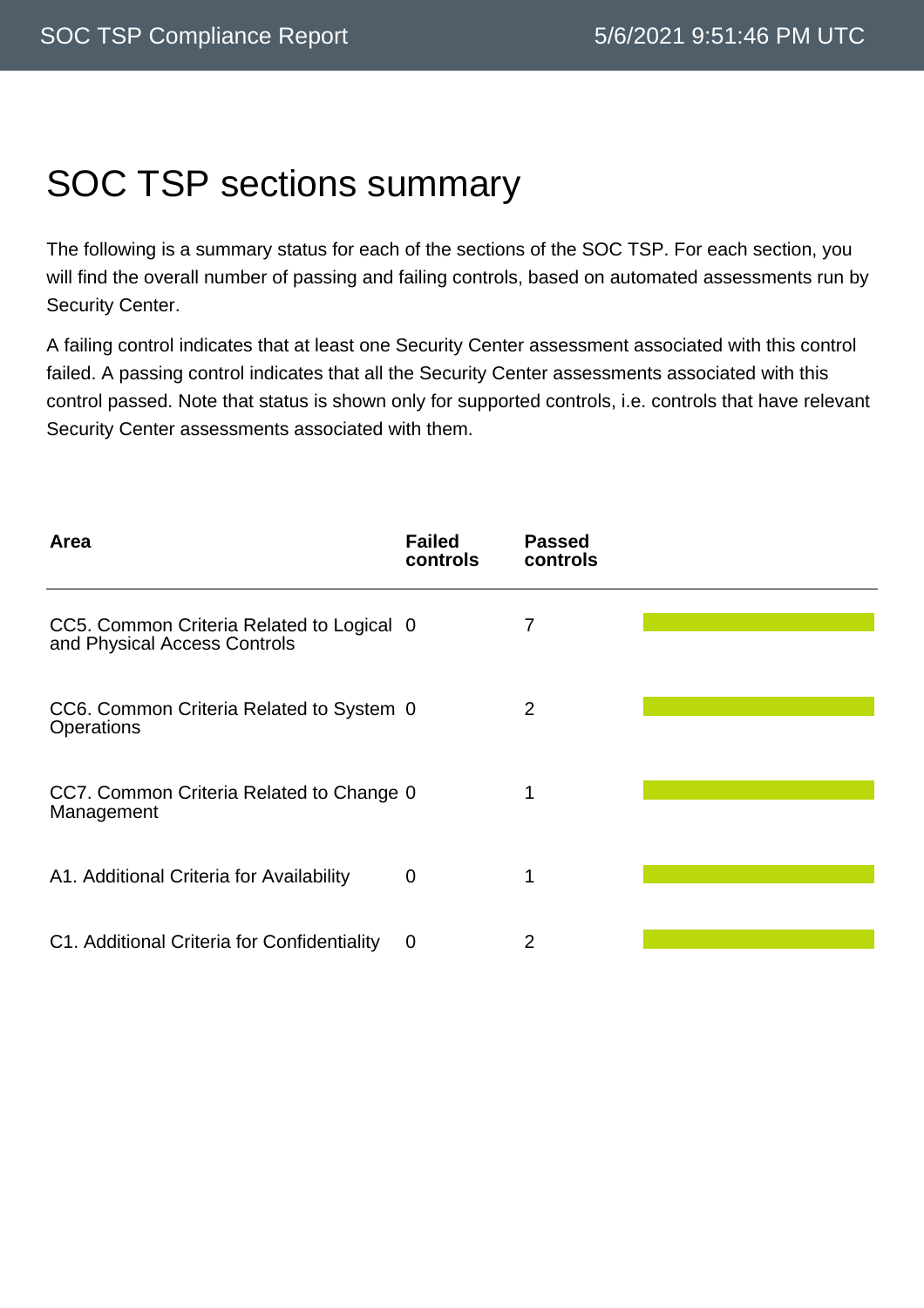### SOC TSP controls status

The following is a summary status for each supported control of the SOC TSP. For each control, you will find the overall number of passing, failing and skipped assessment associated with that control.

A failing assessment indicates a Security Center assessment that failed on at least one resource in your environment. A passing Security Center assessment indicates an assessment that passed on all resources. A skipped assessment indicates an assessment that was not run, whether because this assessment type is disabled or because there are no relevant resources in your environment.

Note that status is shown only for supported controls, i.e. controls that have relevant Security Center assessments associated with them.

| <b>Control</b>                                                                                                                                                                                                                                                                                                                                                                                                                                                                                                                                                                                                                                                                                          | <b>Failed</b><br>assessments | <b>Passed</b><br>assessments | <b>Skipped</b><br>assessments |  |
|---------------------------------------------------------------------------------------------------------------------------------------------------------------------------------------------------------------------------------------------------------------------------------------------------------------------------------------------------------------------------------------------------------------------------------------------------------------------------------------------------------------------------------------------------------------------------------------------------------------------------------------------------------------------------------------------------------|------------------------------|------------------------------|-------------------------------|--|
| CC5.1. Logical access<br>security software,<br>infrastructure, and<br>architectures have been<br>implemented to support (1)<br>identification and<br>authentication of<br>authorized internal and<br>external users; (2)<br>restriction of authorized<br>internal and external user<br>access to system<br>components, or portions<br>thereof, authorized by<br>management, including<br>hardware, data, software,<br>mobile devices, output,<br>and offline elements; and<br>(3) prevention and<br>detection of unauthorized<br>access to meet the entity's<br>commitments and system<br>requirements as they<br>relate to security,<br>availability, processing<br>integrity, and<br>confidentiality. | $\overline{0}$               | 66                           | 0                             |  |

### **CC5. Common Criteria Related to Logical and Physical Access Controls**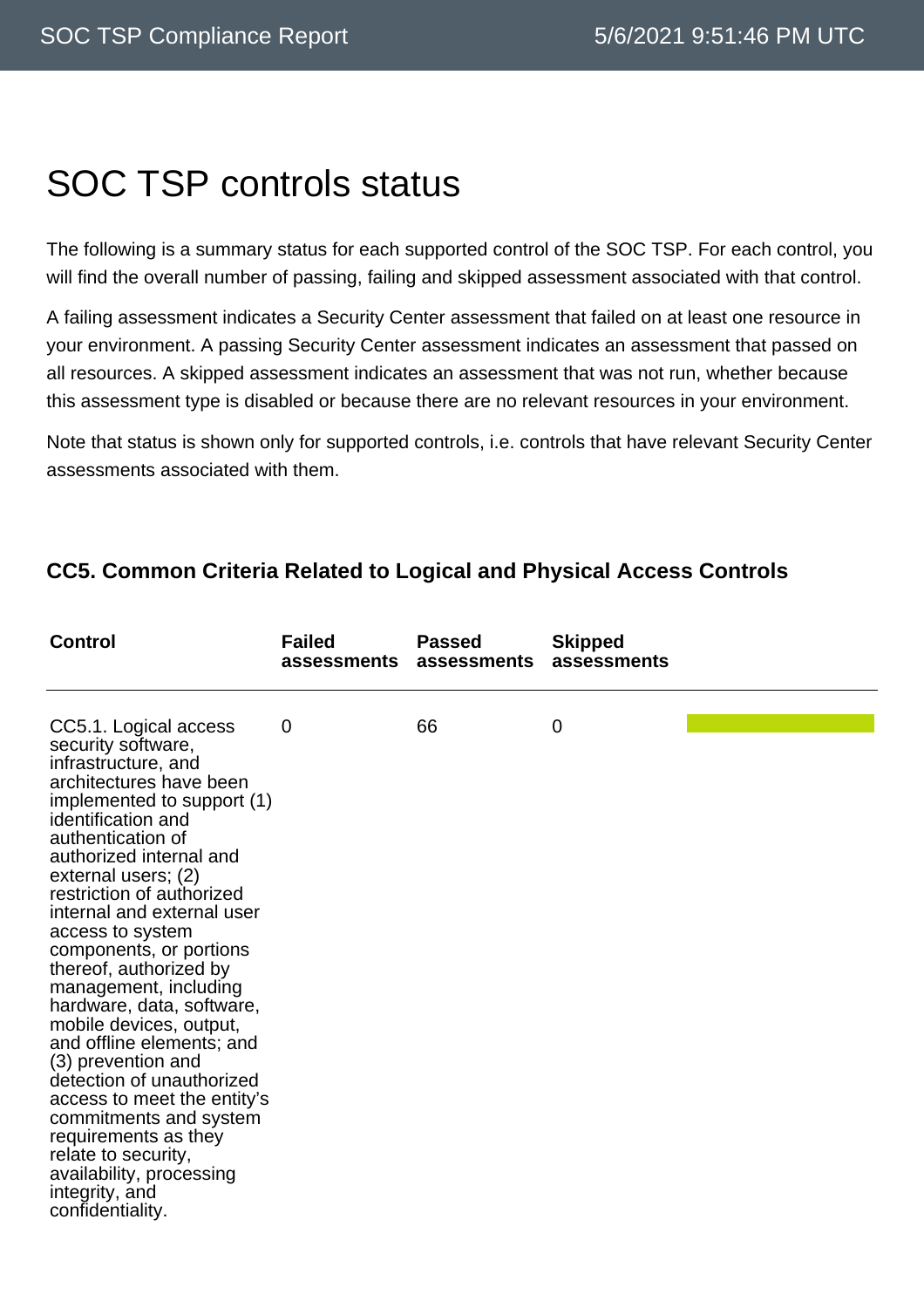| CC5.2. New internal and<br>external users, whose<br>access is administered by<br>the entity, are registered<br>and authorized prior to<br>being issued system<br>credentials and granted<br>the ability to access the<br>system to meet the entity's<br>commitments and system<br>requirements as they<br>relate to security,<br>availability, processing<br>integrity, and<br>confidentiality. For those<br>users whose access is<br>administered by the entity,<br>user system credentials<br>are removed when user<br>access is no longer<br>authorized. | 0 | 54  | 0           |  |
|-------------------------------------------------------------------------------------------------------------------------------------------------------------------------------------------------------------------------------------------------------------------------------------------------------------------------------------------------------------------------------------------------------------------------------------------------------------------------------------------------------------------------------------------------------------|---|-----|-------------|--|
| CC5.3. Internal and<br>external users are<br>identified and<br>authenticated when<br>accessing the system<br>components (for example,<br>infrastructure, software,<br>and data) to meet the<br>entity's commitments and<br>system requirements as<br>they relate to security,<br>availability, processing<br>integrity, and<br>confidentiality.                                                                                                                                                                                                             | 0 | 52  | $\mathbf 0$ |  |
| CC5.4. Access to data,<br>software, functions, and<br>other IT resources is<br>authorized and modified or<br>removed based on roles,<br>responsibilities, or the<br>system design and<br>changes to meet the<br>entity's commitments and<br>system requirements as<br>they relate to security,<br>availability, processing<br>integrity, and<br>confidentiality.                                                                                                                                                                                            | 0 | 55  | $\mathbf 0$ |  |
| CC5.6. Logical access<br>security measures have<br>been implemented to<br>protect against security,<br>availability, processing<br>integrity, and confidentiality<br>threats from sources<br>outside the boundaries of<br>the system to meet the<br>entity's commitments and<br>system requirements.                                                                                                                                                                                                                                                        | 0 | 155 | $\mathbf 0$ |  |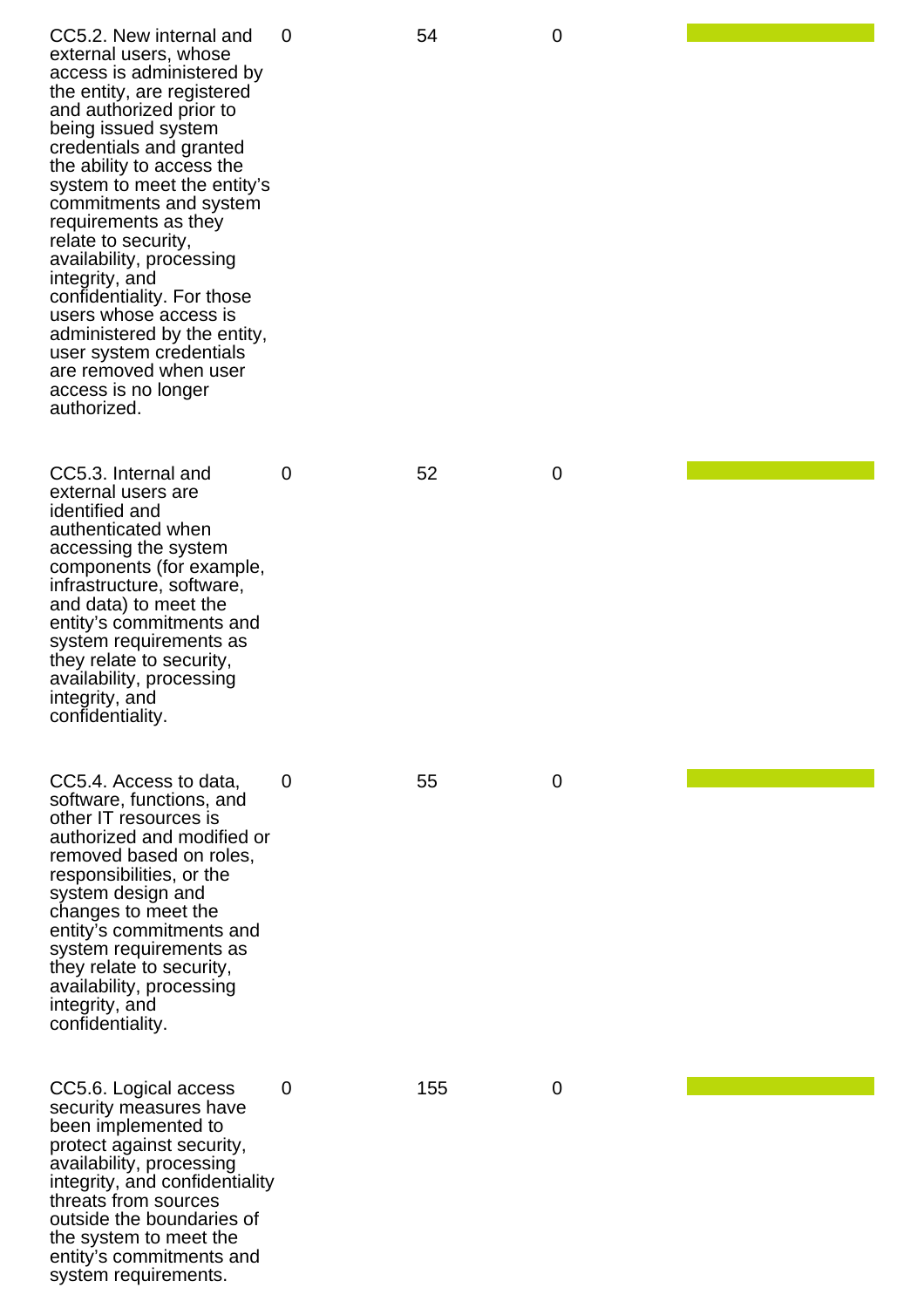| CC5.7. The transmission, 0<br>movement, and removal of<br>information is restricted to<br>authorized internal and<br>external users and<br>processes and is protected<br>during transmission,<br>movement, or removal,<br>enabling the entity to meet<br>its commitments and<br>system requirements as<br>they relate to security,<br>availability, processing<br>integrity, and<br>confidentiality. | 24  | 0 |  |
|------------------------------------------------------------------------------------------------------------------------------------------------------------------------------------------------------------------------------------------------------------------------------------------------------------------------------------------------------------------------------------------------------|-----|---|--|
| CC5.8. Controls have been 0<br>implemented to prevent or<br>detect and act upon the<br>introduction of<br>unauthorized or malicious<br>software.                                                                                                                                                                                                                                                     | 105 | 0 |  |

### **CC6. Common Criteria Related to System Operations**

| <b>Control</b>                                                                                                                                                                                                                                                                                                                                                                                                                                                                                                                                                              | <b>Failed</b><br>assessments | <b>Passed</b><br>assessments | <b>Skipped</b><br>assessments |  |
|-----------------------------------------------------------------------------------------------------------------------------------------------------------------------------------------------------------------------------------------------------------------------------------------------------------------------------------------------------------------------------------------------------------------------------------------------------------------------------------------------------------------------------------------------------------------------------|------------------------------|------------------------------|-------------------------------|--|
| CC6.1. Vulnerabilities of<br>system components to<br>security, availability,<br>processing integrity, and<br>confidentiality breaches<br>and incidents due to<br>malicious acts, natural<br>disasters, or errors are<br>identified, monitored, and<br>evaluated, and<br>countermeasures are<br>designed, implemented,<br>and operated to<br>compensate for known and<br>newly identified<br>vulnerabilities to meet the<br>entity's commitments and<br>system requirements as<br>they relate to security,<br>availability, processing<br>integrity, and<br>confidentiality. | 0                            | 70                           | $\overline{0}$                |  |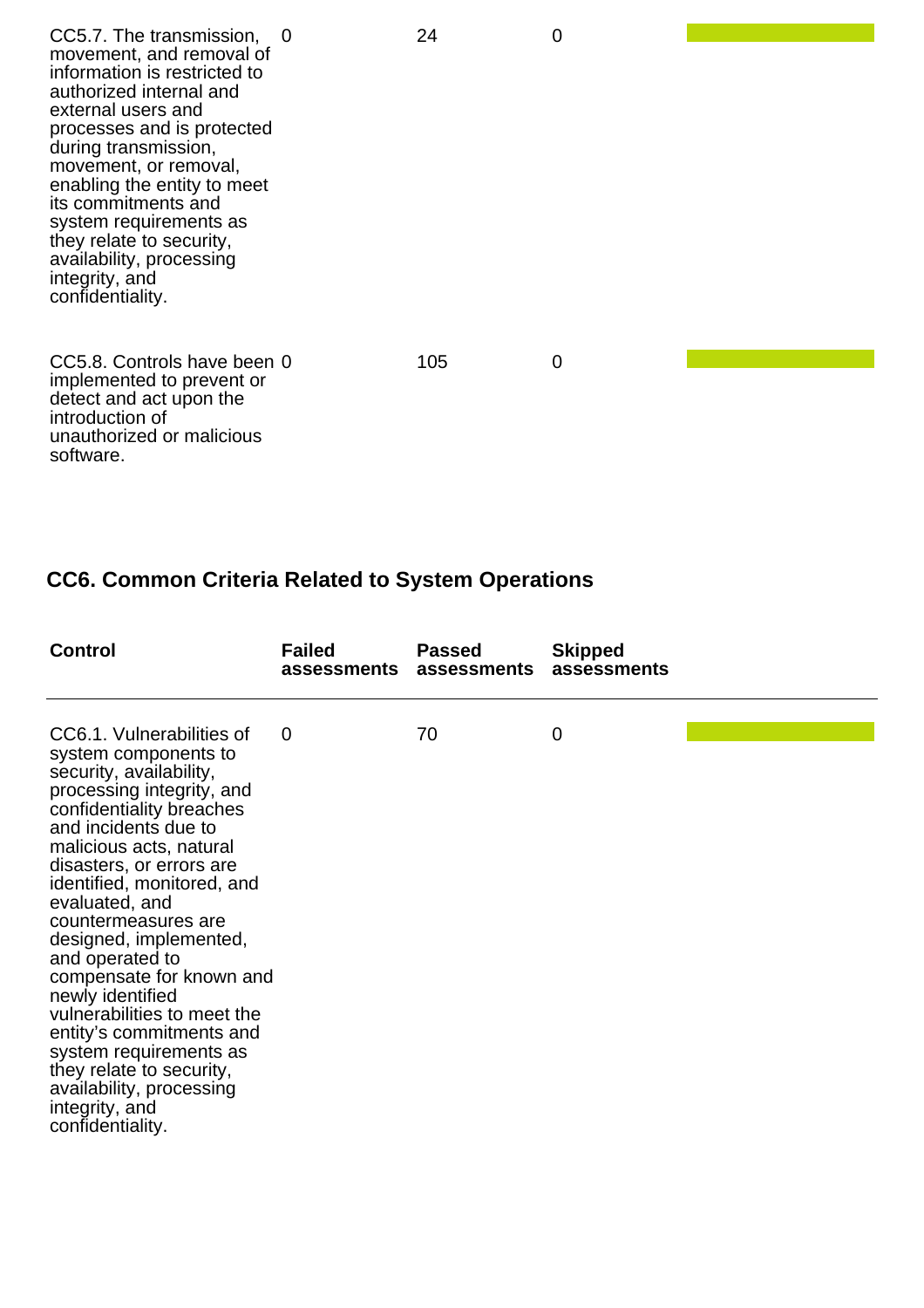0 39 0

CC6.2. Security, availability, processing integrity, and confidentiality incidents, including logical and physical security breaches, failures, and identified vulnerabilities, are identified and reported to appropriate personnel and acted on in accordance with established incident response procedures to meet the entity's commitments and system requirements.

#### **CC7. Common Criteria Related to Change Management**

| <b>Control</b>                                                                                                                                                                                                                                                                              | <b>Failed</b> | <b>Passed</b><br>assessments assessments assessments | <b>Skipped</b> |  |
|---------------------------------------------------------------------------------------------------------------------------------------------------------------------------------------------------------------------------------------------------------------------------------------------|---------------|------------------------------------------------------|----------------|--|
| CC7.2. Infrastructure, data, 0<br>software, and policies and<br>procedures are updated as<br>necessary to remain<br>consistent with the entity's<br>commitments and system<br>requirements as they<br>relate to security,<br>availability, processing<br>integrity, and<br>confidentiality. |               | 8                                                    | 0              |  |

#### **A1. Additional Criteria for Availability**

| <b>Control</b>                                                                                                                                                                                                                                        | <b>Failed</b><br>assessments assessments | <b>Passed</b> | <b>Skipped</b><br>assessments |  |
|-------------------------------------------------------------------------------------------------------------------------------------------------------------------------------------------------------------------------------------------------------|------------------------------------------|---------------|-------------------------------|--|
| A1.2. Environmental<br>protections, software, data<br>backup processes, and<br>recovery infrastructure are<br>designed, developed,<br>implemented, operated,<br>maintained, and monitored<br>to meet availability<br>commitments and<br>requirements. | O                                        | 3             | 0                             |  |